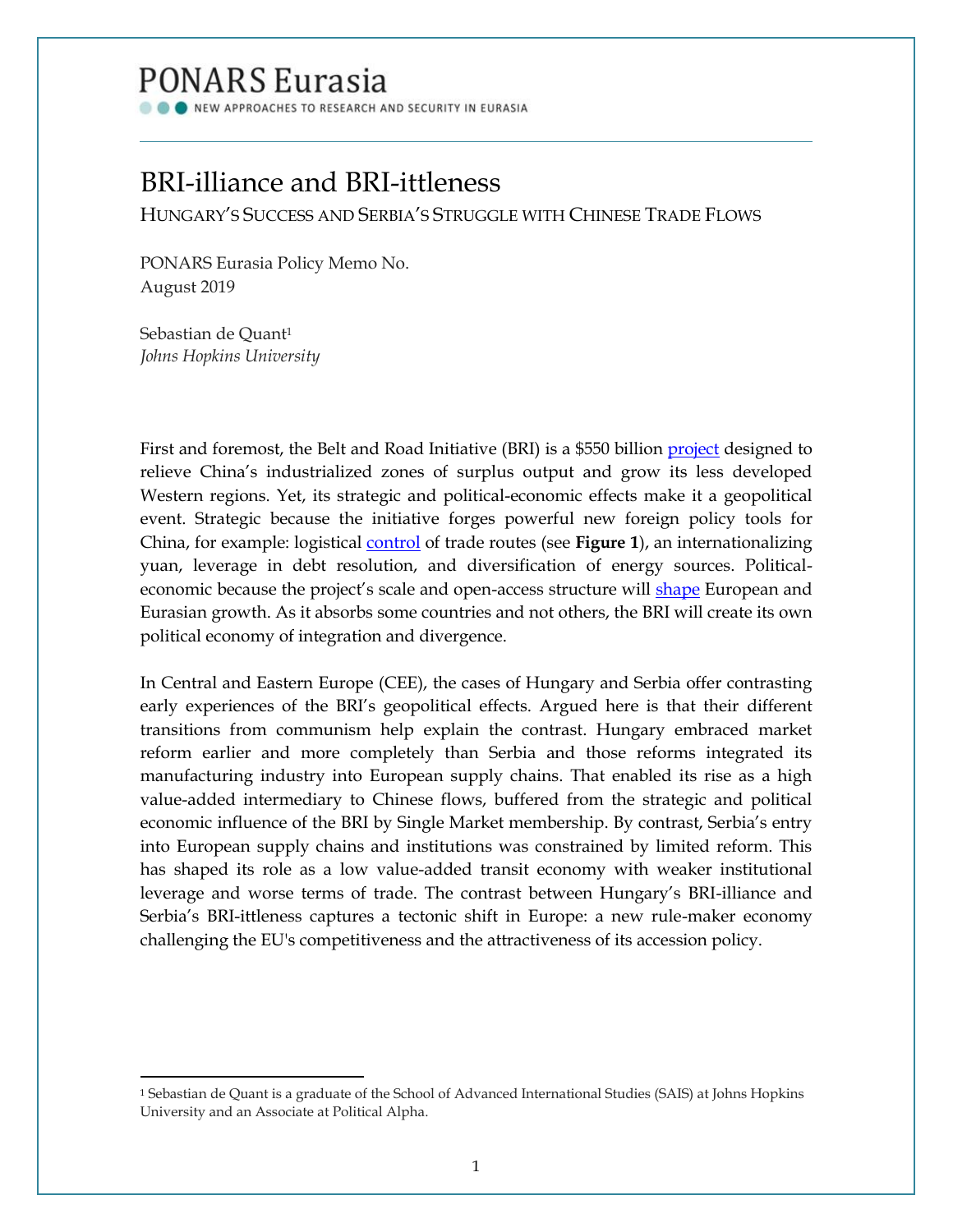

**Figure 1: The Belt and Road Initiative (BRI) Taps Europe**

#### **Hungary: Bitter at the Root, Sweet at the Fruit**

The Hungarian transition can broadly be described as integration through reform. In the years around 1990, Hungarian leaders initiated major structural changes to the planned economy. In 1993-94, they responded to debt and inflation pressures with a thorough program of privatization. This transition allowed Hungary to lead the CEE region's integration into Northern European manufacturing value chains. This integration determined the favorable terms according which Hungary now engages with China.

Hungary began its rapid climb up the value chain soon after the Antall government tackled the debt and inflation pressures of 1993-94. A highly effective program of macroeconomic stabilization and privatization saw the private sector rise from 20 percent in 1990 to 80 percent of GDP in 1998. Key to this success was a track record growing since 1990 but with important historical antecedents—of gradual structural reforms: firming up property rights; loosening control of state-owned enterprise (SOEs); strengthening bankruptcy and supervision frameworks; decentralizing wage-setting and bargaining; and supporting labor mobility. By the mid-1990s, Hungary [accounted](https://www.google.com/url?sa=t&rct=j&q=&esrc=s&source=web&cd=1&ved=2ahUKEwiUp-eni6XjAhVwpIsKHXtHDGYQFjAAegQIARAC&url=https%3A%2F%2Fwww.imf.org%2F~%2Fmedia%2FWebsites%2FIMF%2Fimported-flagship-issues%2Fexternal%2Fpubs%2Fft%2Freo%2F2014%2Feur%2Feng%2Fpdf%2Ferei_sr_102414.ashx&usg=AOvVaw1fZ0TRTHvbfzvmXSshB8Lb) for half of the capital inflows to the CEE region.

As part of this success, Hungarian firms lead the CEE region's [incorporation](https://www.ecb.europa.eu/pub/pdf/scpwps/ecbwp1628.pdf?95f214a365ba1f9358d817a7d47b8a2a) into Northern European manufacturing production lines (see **Figure 2**). German, Austrian, and Northern Italian manufacturers roamed Hungary, the Czech Republic, Slovakia, and Poland (the C4) for opportunities to offshore core factory production. Hot on the heels of production integration came credit, new [technology,](https://www.google.com/url?sa=t&rct=j&q=&esrc=s&source=web&cd=1&cad=rja&uact=8&ved=2ahUKEwiMtYX1i6XjAhWopIsKHVgPDHIQFjAAegQIBBAB&url=https%3A%2F%2Fwww.imf.org%2Fen%2FPublications%2FCR%2FIssues%2F2016%2F12%2F31%2FGerman-Central-European-Supply-Chain-Cluster-Report-Staff-Report-First-Background-Note-40881&usg=AOvVaw351QnvgnW-Fmt0cF4PBKco) standard-setting EU-wide industry [associations](http://cadmus.eui.eu/bitstream/handle/1814/7672/SPS-2007-13.PDF?sequence=1), the Commission's facility for regulating common health and safety, and the EU's social welfare norms. This regional integration was the original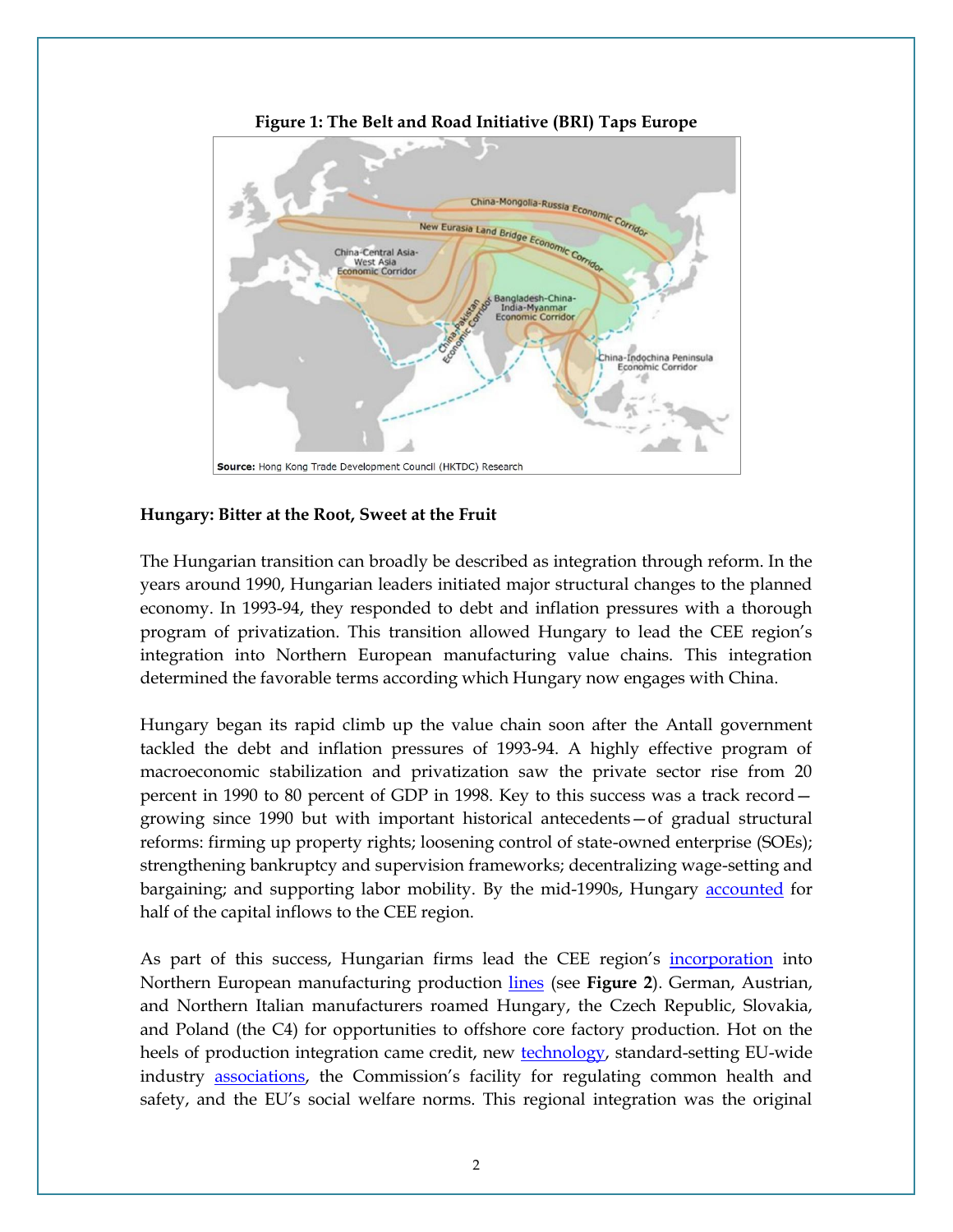platform from which Hungary engaged Chinese trade. Chinese foreign direct investment (FDI) into Hungary rose distinctively from a low base upon its accession to the European Union in 2004.



**Figure 2: Hungary's Integration into German Value Chains**

*Source: "Hungary: Trade in Value Added Database," OECD, 2015*

The Budapest government was accordingly first among the CEE states to make the cultivation of bilateral ties with China a strategic priority. It put Chinese relationships at the center of its foreign policy in 2011 as part of a wider strategy of the incumbent Orbán government to rebuild Eastward relations and reduce economic and political dependence on Western Europe. This strategic pivot has been followed overtime by an array of cultural and political symbolism and an active and successful effort by the Hungarian government to draw Chinese FDI (see **Figure 3**).

Symbols notwithstanding, a decomposition of Sino-Hungarian trade shows the crucial role of the European Single Market in attracting and determining the content of Chinese flows. Bilateral trade is [mainly](https://china-cee.eu/wp-content/uploads/2018/11/161-cooperation.pdf.) intra-industry, suggesting the preponderance of valuechain interests. The factory acquired by a leading Chinese auto-parts manufacturer (Yanfeng) supplies German and Italian car brands. Huawei operates in European manufacturing and logistical hubs from Hungary, with factories, warehouses and a logistical headquarters that supply the European market with its products. Moreover, a cursory analysis of inputs from China and outputs to Germany supports this relationship. Most Chinese [exports](http://www.chinfluence.eu/chinese-investment-hungary-results-great-expectations/) to Hungary are basic electrical components and most Hungarian exports to Germany are high-tech intermediate electronic inputs. In short, local factories and workers add—and therefore earn—high value to Chinese inputs and investment flowing through Hungary into the Single Market.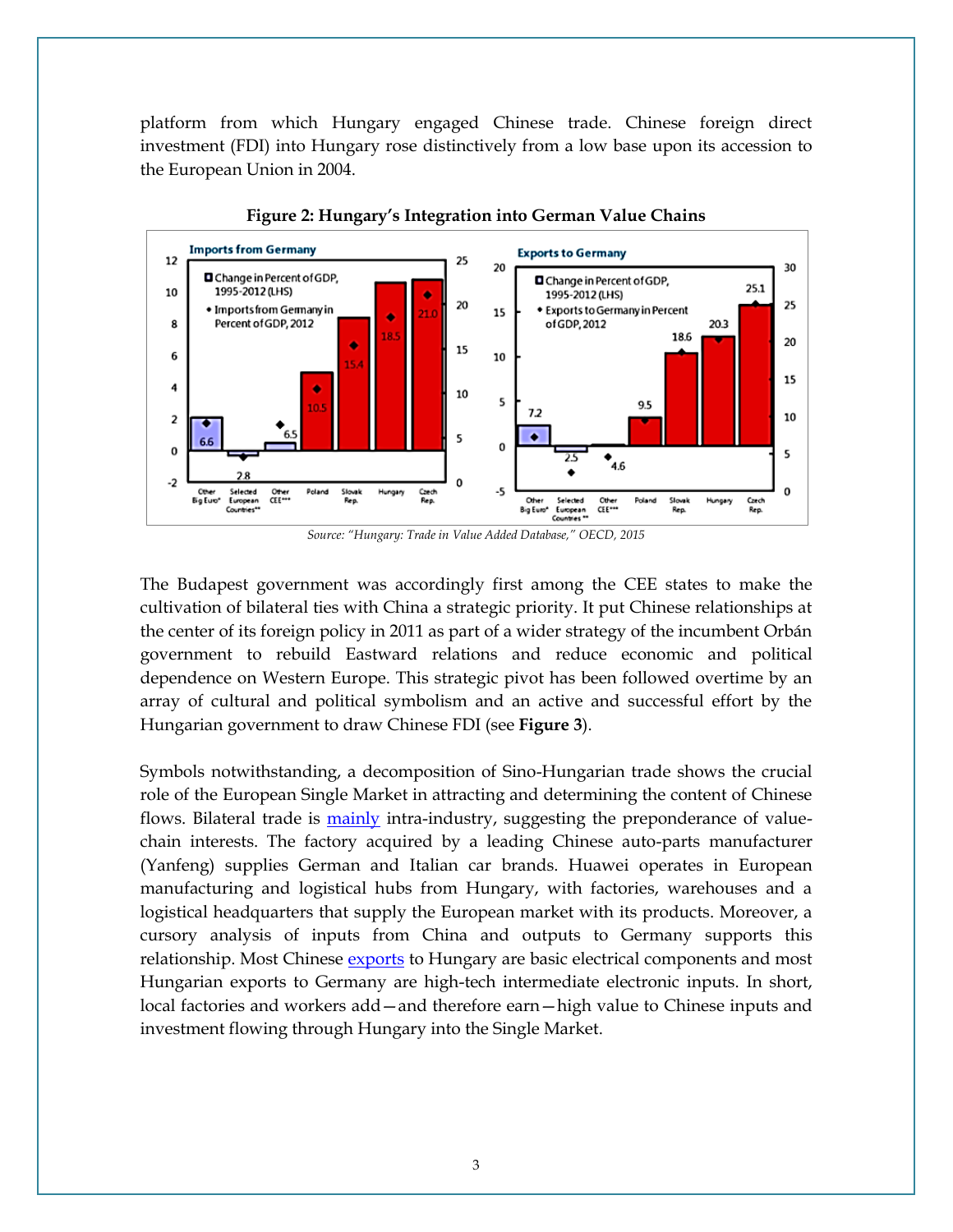

**Figure 3: Hungary's Absorption of Chinese FDI**

The Single Market in turn shapes the strategic limits of this lucrative bilateral relationship. The oft-raised [question](https://www.politico.eu/article/china-and-the-troika-portugal-foreign-investment-screening-takeovers-europe/) of Prime Minister Viktor Orbán's support of China's foreign policy in the Council (for instance on the South China Sea) illustrates this. Hungarian divergence from Brussels' orthodoxy has, first of all, been much more forceful in areas beyond Sino-Hungarian relations. Secondly, there is little evidence beyond such PR coups of Hungary spending real political capital in the Council to advance Chinese causes. On the key actionable EU policy of FDI screening, Hungary's opposition was weak. The Orbán government may cultivate strategic allegiance with China, but it is under no illusion that its value as an ally is in fact as a functional Single Market and council member.

This reality evidently constrains the political economy effects of Chinese flows. Everything from the texts of Sino-Hungarian bilateral investment treaties (BITs), to workers' rights, to health and safety in joint business operations, must comply with EU standards or risk losing wider Single Market access. The recent European Commission investigation into the poor procurement process of the Chinese-funded Budapest-Belgrade railway underlines this point well. With the threat of pan-EU punishment, the Chinese contractor quickly froze construction plans and the Hungarian government reran its tenders immediately.

#### **Serbia: The Unbearable Lightness of Being China's Junior Partner**

Serbia's more gradual transition from a planned economy eroded its historic regional competitive advantage in manufacturing and positive terms of trade position. Currently,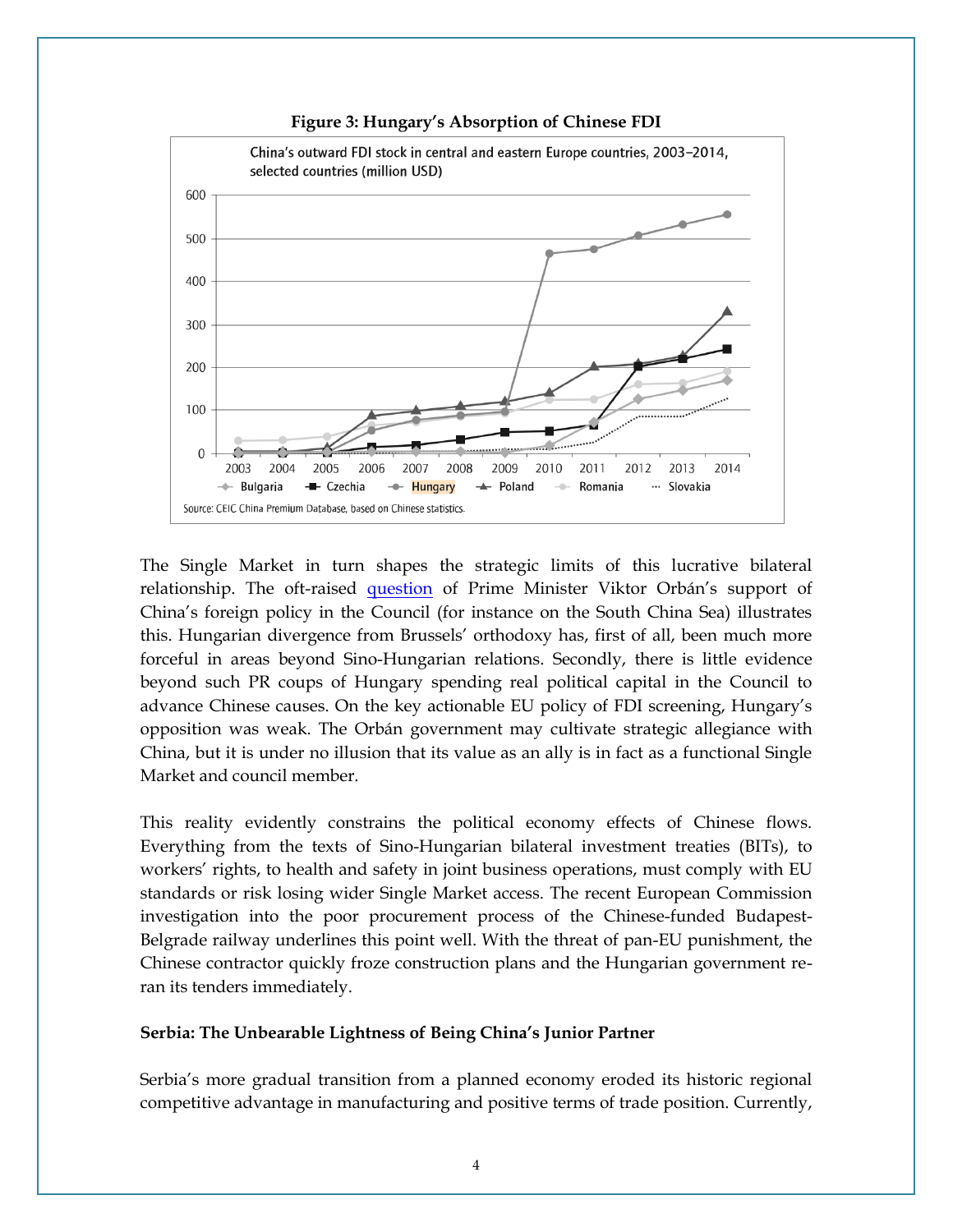Serbia accounts for almost half of trade with China in the West Balkans, and that trade is almost exclusively tilted toward imports. Chinese FDI in Serbia is concentrated in bigticket and politically sensitive infrastructure and energy projects. In contrast with Hungary's, there are early signs of this more skewed relationship leading to greater institutional divergence between Serbia and the EU.

By 2000 (after the Yugoslav wars), Serbia was at a strategic phase of transition not dissimilar to Hungary's ten years prior. Both were exiting a command economy qualified by tolerance of private enterprise and ties to the West. Both were encumbered by critically large current account deficits and debt-to-GDP levels. Both were oriented toward heavy industry. Indeed, in spite of its wars, in 2000 Serbia was outpacing its Western Balkan neighbors in GDP growth. The post-war Serbian government espoused similar priorities to Hungary at the equivalent point, of privatization of inefficient SOEs, labor market reform, and currency and debt sustainability.

Yet several factors hampered this trajectory. Firstly, Serbian growth was concentrated in non-tradable sectors: retail, communications, and transport. Quite contrary to Hungary's experience integrating into German supply chains and then climbing up the value chain, Serbian industrial value declined. Serbian exports were consequently a fraction of what Hungary had achieved at a similar point in transition.



**Figure 4: Exports as Capacity to Import & Share of High-Tech Manufacturing**

Secondly, a captured approach to public spending prioritized wealth extraction and clientelist transfers to public sector employees over growth-enhancing investment. Evidence for this [appears](https://www.ebrd.com/publications/transition-report-2013-english.pdf) in corruption scandals, the slow pace and poor results of privatization and the low untick of FDI. Moreover, wage growth throughout the 2000s remained above productivity growth. Productivity, in turn, did not benefit from the rapid transfer of technology and integration into Western Europe (and notably Germany's) system of supply chains and voluntary industrial norms that accounts, in part, for Hungary's transformation (See **Figure 4**).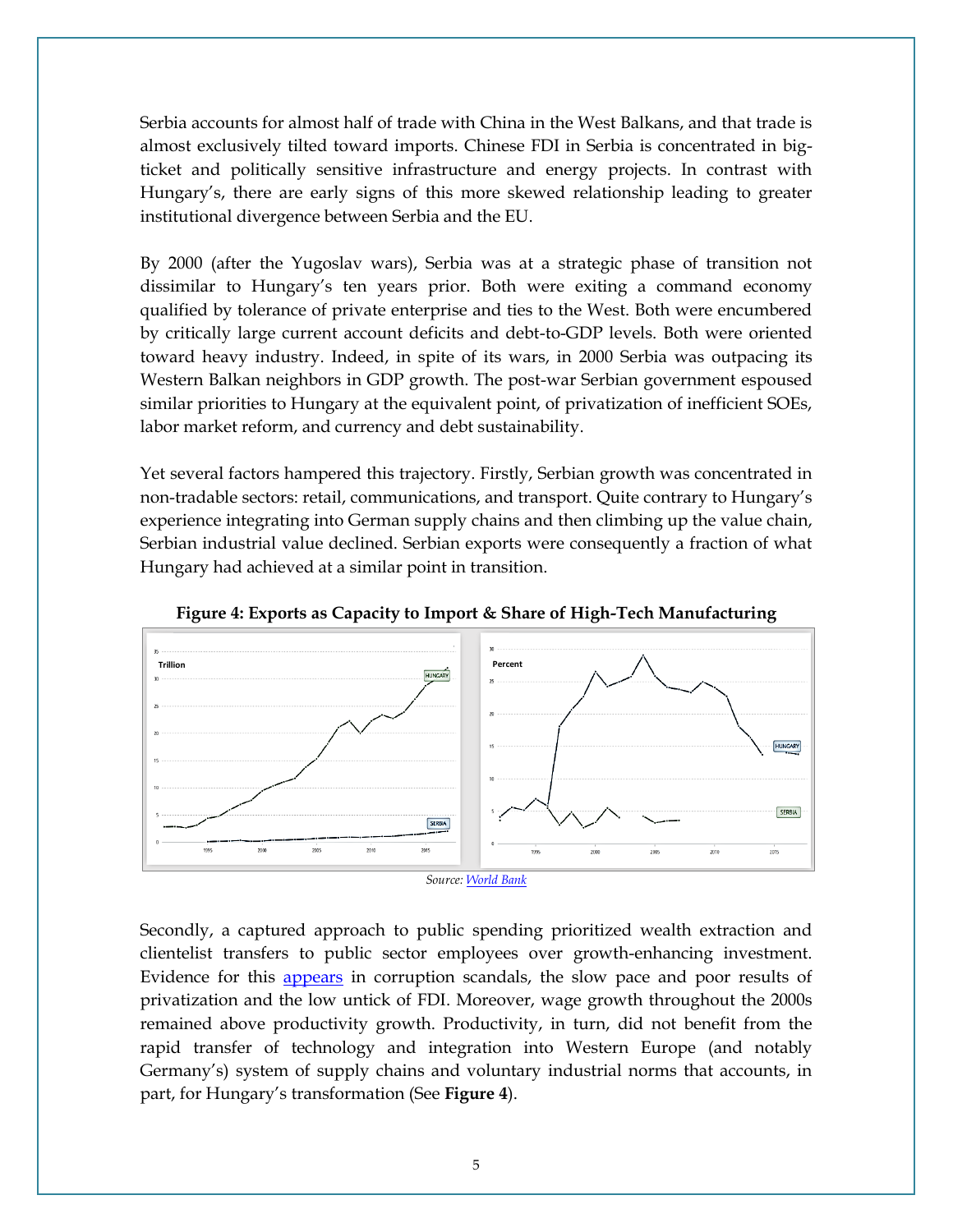Serbia's strides toward EU accession have not fundamentally altered this structural challenge. It was only in 2012 that Belgrade was able to move forward a Stabilization and Association Agreement signed with the EU in 2007 and achieve candidate status to the EU. The European Commission [considers](http://ec.europa.eu/dgs/economy_finance/evaluation/pdf/mfa_serbia_final_report.pdf) Serbia only "moderately prepared," or less, for accession on most of its criteria and has only closed negotiations in two of its 35 accession chapters. The processes of accession have not led Serbia to meaningfully integrate into European supply chains. This can be seen by the overall worsening of Serbia's trade balance before and after transition, absolutely and relative to Hungary's. It can also be seen in Serbia's inability to expand exports to the key partner in the region's global value chains, Germany.

It is therefore no surprise that whilst Serbia accounts for almost half of trade with China in the West Balkans, the lions-share of that trade's value is produced (and, therefore, earned) in China. Chinese FDI in Serbia is [concentrated](https://china-cee.eu/wp-content/uploads/2018/11/161-cooperation.pdf.) in two big-ticket infrastructure and energy project: the Serbian section of the Budapest-Belgrade railroad project and the construction of the Mihajlo-Pupin Bridge across the Danube in Belgrade. Others have been agreed in principle and are being drawn up in practice: a 45 km highway linking Serbia with its Western Balkan neighbors; a plan to construct a new metro-system in Belgrade; and a project to electrify Belgrade's bus system. A Chinese firm has invested in Serbia's first windfarm and there are also reports of a Huawei contract to support the Serbian government's information software and overhaul the national telecommunications system.

In contrast to Hungary's experience, the *absence* of Single Market leverage appears decisive for the political economy effect of this relationship. Unlike Sino-Hungarian ones, Sino-Serbian BITs, contracts, and projects follow terms more favorable to Chinese standards and juridical procedure. For instance, the Chinese state-owned EXIM bank was awarded a [contract](https://bankwatch.org/wp-content/uploads/2019/04/China-Balkans-briefing.pdf) via private and exclusive tender to renovate the Serbian thermal power plant Koslolac in 2014. Not having an EU grade environmental impact assessment, the renovation violates the EU Energy Impact Assessment (EIA) directive. This directive has been integrated into Serbian law as part of the country's accession commitments. Yet because Serbia is not an EU member, the breach stills falls outside of the European Court of Justice's punitive power. Such examples are **[common](https://china-cee.eu/wp-content/uploads/2018/11/161-cooperation.pdf.)** in the energy and commodities sectors.

China-led divergence is not yet significant enough to shape Serbia's strategic position as an EU applicant. Yet there are considerable leverage implications, for instance, of Chinese investment in Serbian steel. The single acquisition of the Smederevo steelmaker, in 2016, accounts for a rise in China's share of Serbian FDI of from 3.5 percent to 9.2 percent. The steel mine is the largest in Serbia, is highly inefficient, and is politically sensitive due to powerful union presence. The large foreign currency loan attached to it weighs on Serbian foreign exchange commitments. Given current debt levels, it would